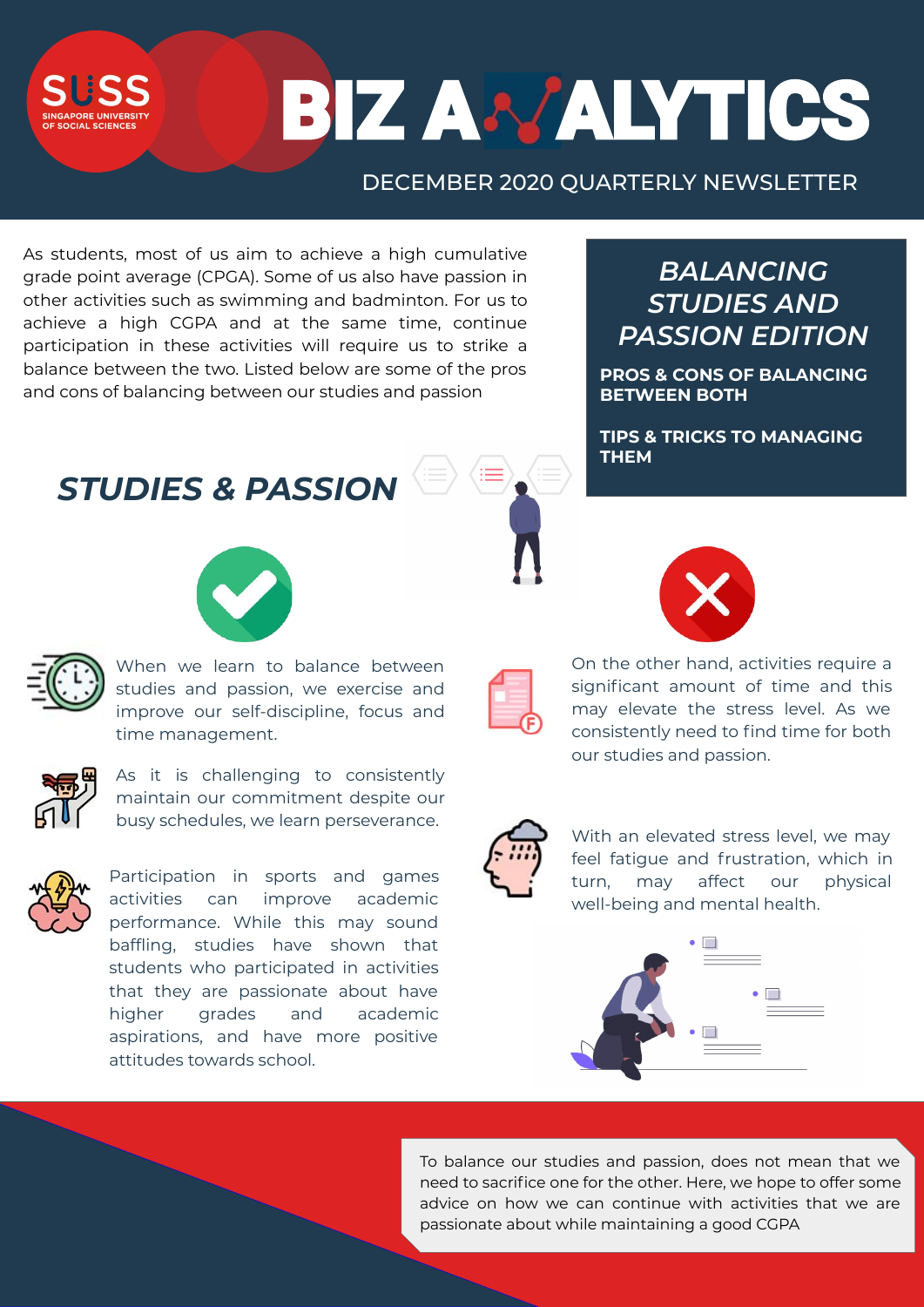### *continued from previous page*

### Tip #1 - Time Management

If we receive \$86,400 a day, and it gets replenished each day, we will do everything in our power to spend it, right? Well, we do get 86,400 seconds every day and it is important that we make full use of every second and this requires good time management.

One way to effectively manage our time is to plan a timetable and stick to it. Timetabling allows us to get an overview of how much work we must do and how much time we have. It also forces us to accomplish more by setting mini deadlines. Timetabling also gives us a bird's eye view of tracking our goals.

But how should we go about making a timetable? Apart from the plethora of applications in the app store, we can go about making our own timetable by following these tips from us!

#1 - Always keep our academic goals at the front of our mind.

#2 - Remember to schedule time each week for our study.

#3 - Keep our timetable in a place that we will see or access every day.

#4 - Be consistent with our study and follow our schedule.

#5 - Do not overload ourselves.

#6 - Do remember to schedule downtime to avoid burnout!

### Tip #2 – Prioritise

With only 24 hours in a day, we need to prioritise in order to strike a balance in both studies and passion. This allows us to increase productivity and makes us more efficient at our day-to-day tasks. It also prevents us from getting distracted in finishing our tasks. While prioritising our tasks may seem like a daunting task, do not worry as we have more tips to share.

With a list of tasks at hand, we can decide to adhere to the 3 D's:

*Do.* This involves completing any task that will take

less than two minutes.

Delete. This means removing any task that we

do not really need to do. Things that are worth deleting

include tasks that have been on our list for a very long time and we have not got around to doing them, or things that provide little value compared to the effort needed to complete them.

Defer. Now that we are done doing and deleting

tasks, all we have left are the deferred tasks that we can start prioritising. One method to do this is to take all our tasks and assign each a priority based on the matrix shown below:

|                  | URGENT                            | NOT URGENT                                |
|------------------|-----------------------------------|-------------------------------------------|
| IMPORTANT        | Quadrant I:<br>Urgent & Important | Quadrant II:<br>Not Urgent &<br>Important |
| NOT              | Quadrant III:                     | Quadrant IV:                              |
| <b>IMPORTANT</b> | Urgent &<br>Not Important         | Not Urgent &<br>Not Important             |

### Tip #3 – Study Group

While studying with friends may seem to be counter-productive, studies have shown that studying in groups is

### an effective way of learning.

Firstly, studying in a group allows us to gain a better understanding of the subject as it gives us the opportunity

to discuss concepts, review material and exchange views. Secondly, being part of a study group means that we

will tend to be more up to date with our assignments and tests, and more well prepared for quizzes. Lastly, we

might miss out on lessons due to participation in certain competitions or events related to our passions. We can

then seek clarifications from our peers in the study group for the lessons that we had missed.